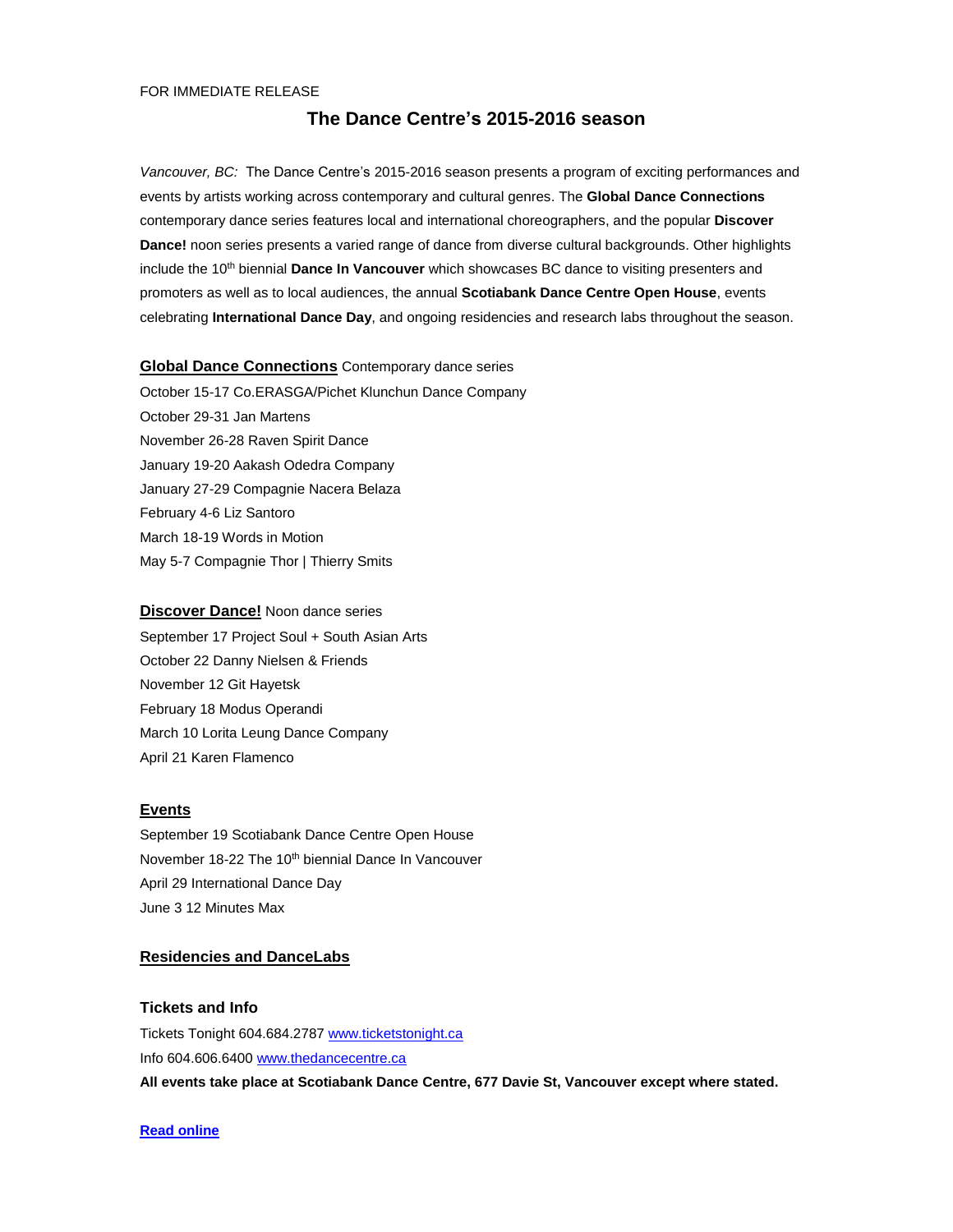#### **Global Dance Connections** Contemporary dance series

#### **Co.ERASGA | Pichet Klunchun Dance Company** *Unwrapping Culture*

**Thursday-Saturday October 15-17, 8pm** Post-show artist talkback October 16

Presented through the Artist-in-Residence program

*Unwrapping Culture* brings together two exceptional male artists: Filipino-Canadian Alvin Erasga Tolentino, whose sophisticated works reflect on personal and cultural identity, and Pichet Klunchun, an outstanding exponent of the Thai classical dance style of Khon, who is known internationally for contemporizing this ancient form. Their first collaboration combines the technique, theatricality and storytelling elements of Khon with the paraphernalia of today's rampant materialism to create a devastating critique of the corruption of authentic Thai culture by the forces of commercialization, in a passionate and bitingly funny piece which immerses us in the conflict between traditional and modern.

#### **Jan Martens** *The Dog Days Are Over*

#### **Thursday-Saturday October 29-31, 8pm** Post-show artist talkback October 30

In *The Dog Days Are Over*, eight dancers surrender to one act: the jump. For 70 extreme, exhausting minutes they bounce, hop and leap through complicated choreographic patterns of geometrical precision, in a repetitive bruising battle that demands extraordinary stamina, coordination and concentration. Übertalented Belgian choreographer Jan Martens is renowned for provocative and highly physical creations, and this is perhaps his most audacious work to date, prompting debate on the role of contemporary dance, the thin line between art and entertainment, and the complicity of the audience as we watch the dancers, striving before us like gladiators in an arena.

---

---

#### **Raven Spirit Dance** *Earth Song*

### **Thursday-Saturday November 26-28, 8pm** Post-show artist talkback November 27

Presented with Raven Spirit Dance

A double bill of contemporary Aboriginal dance works which move from spirit to form through currents of spatial tension, and traverse territories of impulse and memory, singing the land and body. Michelle Olson's *Northern Journe*y is inspired by the land we carry inside of us. This internal landscape carves out the pathways that lead to our animal instinct and to images that hold our human experience. Starr Muranko's *Spine of the Mother* brings together Indigenous artists from Canada and Peru to trace the inner terrain of our bodies as women, while creating ritual which spans mountain ranges we have shared for millennia.

---

#### **Aakash Odedra Company** *Murmur + Inked*

#### **Tuesday-Wednesday January 19-20, 8pm at the Vancouver Playhouse**

Presented with the PuSh International Performing Arts Festival

Trained initially in the classical Indian styles of Kathak and Bharata Natyam, Aakash Odedra has quickly become one of the new stars of British dance, and these two solos demonstrate his distinctive contemporary movement language, astounding technical abilities and magnetic stage presence. *Murmur*, a collaboration with Australian choreographer Lewis Major, delves into the warped realities experienced by dyslexics, in a breathtakingly beautiful fusion of dance, light, sound and cutting edge technology. *Inked*, created by French/Belgian choreographer Damien Jalet, is inspired by Odedra's grandmother's tattoos and investigates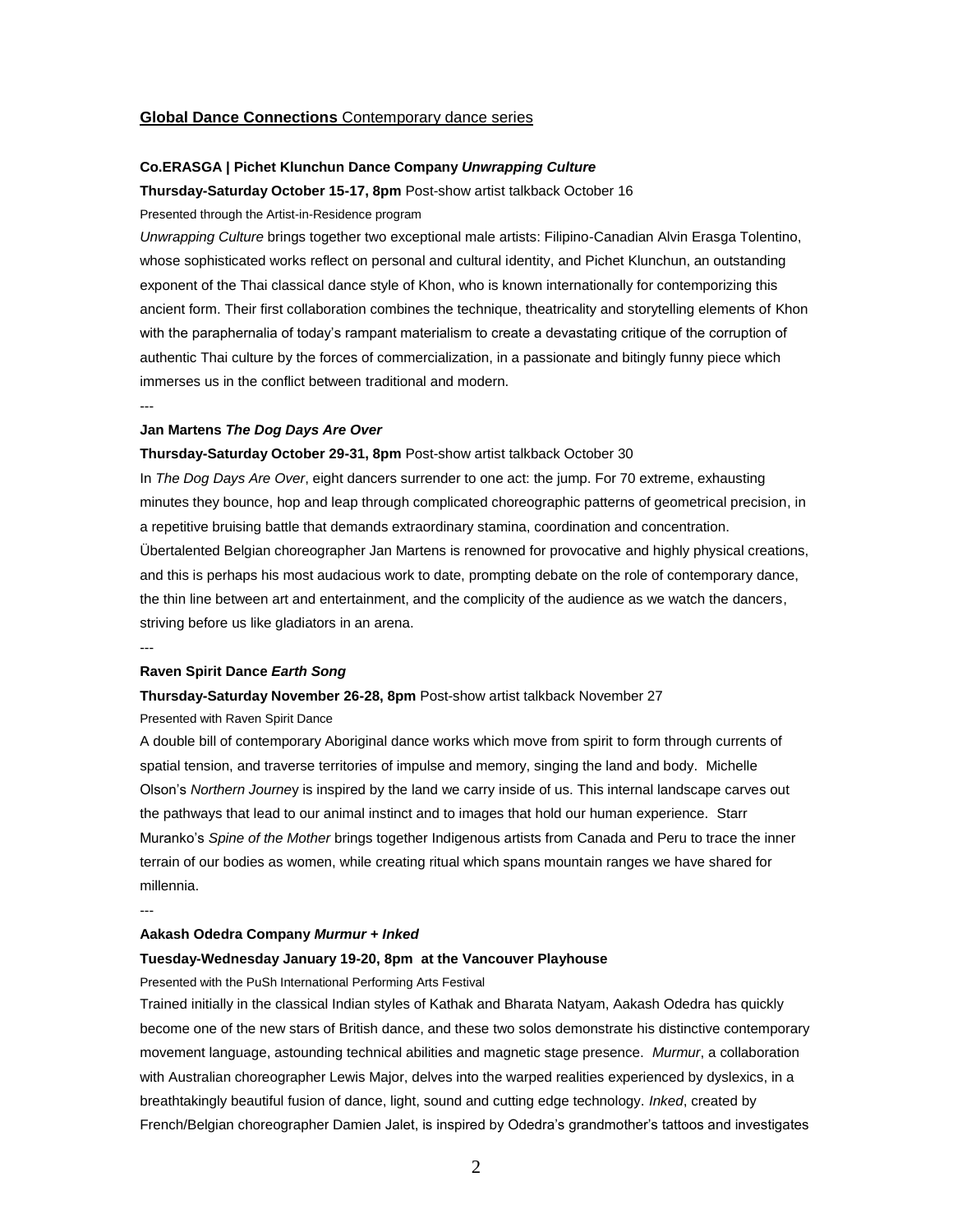notions of identity and belonging, as the body becomes marked and metamorphosed by its journey through a ritualised space.

---

# **Compagnie Nacera Belaza** *Le Temps scellé*

**Wednesday-Friday January 27-29, 8pm** Post-show artist talkback January 28 Presented with the PuSh International Performing Arts Festival

French-Algerian choreographer Nacera Belaza has been creating works for her critically acclaimed company since 1989, developing a singular form of meditative minimalism which creates a wealth of striking images. *Le Temps scellé (The Sealed Time)* immerses us in Belaza's evocative world: the choreography has a mesmerising quality which commands our attention with its disciplined simplicity and focused intensity, at times erupting into frenzied bursts of energy, but holding an underlying sensuality that is truly captivating. Light and darkness, time and space, mysticism and spirituality, are all woven together with an acute sense of the now.

---

## **Liz Santoro** *Relative Collider*

## **Thursday-Saturday February 4-6, 8pm** Post-show artist talkback February 5

Presented with the PuSh International Performing Arts Festival

Drawing on elements of neuroscience, mathematics and linguistics, award-winning choreographers Liz Santoro and Pierre Godard's *Relative Collider* dissects the tensions and complicity between performer and audience, the observed and the observer. The dancers begin with deceptively simple motions to the ticking of a metronome, and slowly build up to increasingly athletic movements and complex rhythmic patterns. Comparing structure and chaos, numbers and words, gestures and expressions, the work manipulates the interplay of different waves of energy, sound and attention to engage us in the 'collision of watching'. Spare, rigorous and precise, *Relative Collider* conveys its crystalline logic with intelligence and style.

# **Words in Motion**

---

# **Friday-Saturday March 18-19, 7.30pm** Post-show artist talkback March 19

## **At the Chan Centre at UBC, Telus Studio Theatre**

A Dance Centre/Chan Centre co-production. Presented by the Chan Centre for the Performing Arts. What happens when words come to life? Three writers and three choreographers work in pairs to create new works combining the cerebral and the physical. Choreographer Olivia C. Davies explores narrative through movement, using contemporary Aboriginal dance theatre as her launch point; Anusha Fernando's training in classical Indian Bharata Natyam dance reflects a tradition steeped in storytelling; and Paraskevas Terezakis's long history of interdisciplinary collaboration has incorporated a vast array of styles and methods. With their writing partners – Carmen Aguirre, Aislinn Hunter and Nancy Lee respectively - these diverse artists bring three very different visions to the marriage of words and movement.

#### ---

# **Compagnie Thor | Thierry Smits** *ReVoLt*

# **Thursday-Saturday May 5-7, 8pm** Post-show artist talkback May 6

Thierry Smits has been in the forefront of European dance for 25 years, choreographing innovative and frequently controversial works ranging from pure dance to outrageous performance art. *ReVoLt* echoes the ongoing citizen protest movements, especially those led by women, and considers the oppression of the body, the urge to resist, and the necessity of revolt. This stripped-down, obsessive solo was created for the explosive young Australian dancer Nicola Leahey, who delivers a performance of great physical and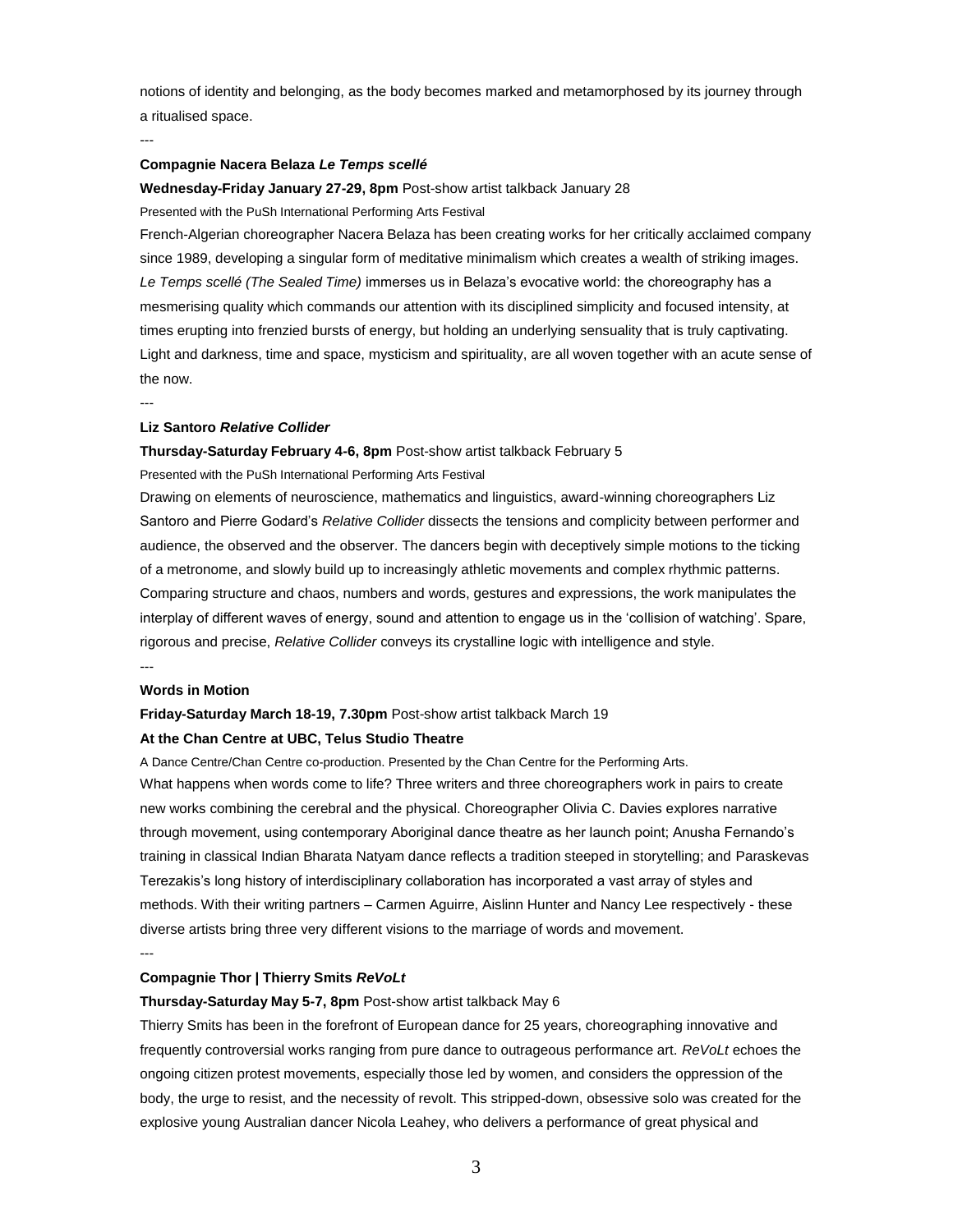emotional commitment as she engages in a tightly wound conflict with herself, in an essay on power, struggle and liberation.

**Global Dance Connections tickets** Subscribe to 3+ shows for \$22 per show (\$34 for Aakash Odedra Company). Single tickets from \$30 from Tickets Tonight 604.684.2787 www.ticketstonight.ca. (Single tickets for Words in Motion available from www.chancentre.com.)

# **Discover Dance!** noon dance series

The popular noon series offers informative and inspiring shows by BC-based dance companies which combine performance, question-and-answer sessions with the artists, and sometimes even audience participation.

## **Project Soul + South Asian Arts Thursday September 17, 12 noon**

Two of Vancouver's hottest dance companies join forces to present an exuberant program of hip hop and bhangra, contrasting styles which share deep connections to music and rhythm. Project Soul works at the forefront of Vancouver's urban dance scene, teaching and performing street dances including popping, locking, breakdancing and more; South Asian Arts are leading exponents of bhangra, the high-energy Punjabi folk dance that has become a global phenomenon.

### **Danny Nielsen and Friends Thursday October 22, 12 noon**

Danny Nielsen is one of Canada's brightest young tap talents and a rising star on the international scene, known for his astonishing technical prowess and adventurous approach. He teams up with special guests including dancers and jazz musicians to present a dynamic and entertaining program which highlights the infectious rhythms, expressiveness and ebullience of tap dance.

## **Git Hayetsk Thursday November 12, 12 noon**

The Git Hayetsk (People of the Copper Shield) are internationally renowned Northwest Coast First Nations mask dancers. Their focus is to carry forward the high standards of artistry embodied by the copper shield one of their most powerful and sacred forms of ceremonial wealth - through dance, song-composition, choreography, and regalia-making. They perform ancestral songs and dances as well as newly created work reflecting their lives as First Nations people today.

#### **Modus Operandi Thursday February 18, 12 noon**

The energy and skill of a new generation takes the stage with a performance by the talented young dancers of Modus Operandi. Established in 2007, this rigorous training program run by Vancouver's Out Innerspace Dance Theatre produces versatile and accomplished contemporary dancers who perform with technical power and theatrical intelligence, and go on to work professionally with companies across Canada.

### **Lorita Leung Dance Company Thursday March 10**

Established in 1970, the Lorita Leung Dance Company is regarded as one of Canada's leading Chinese performance groups, producing spectacular shows which illustrate the diversity and beauty of Chinese dance. From the grace and poise of the classical style to the joyful vitality of ethnic folk dances, the company will take you on a journey through Chinese culture.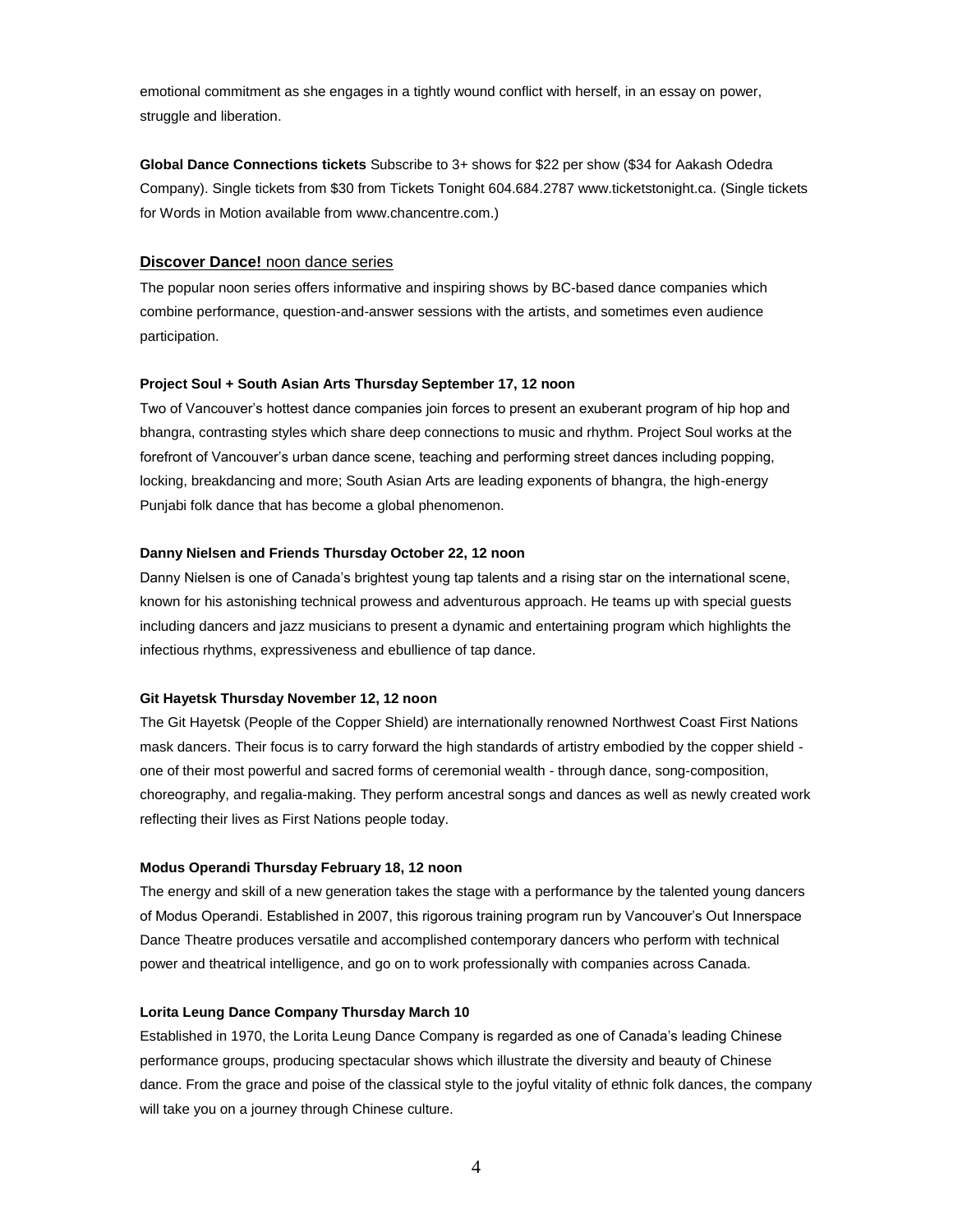### **Karen Flamenco Thursday April 21, 12 noon**

An innovative young company whose distinctive productions combine the technical brilliance of flamenco with dramatic flair, Karen Flamenco has captured the imagination of dance lovers of all ages. This performance intertwines spirited dancing, masterful storytelling, heart-stirring music, and ravishing costumes, to epitomize the thrilling passion of flamenco.

**Discover Dance! Tickets:** subscribe to all 6 shows for \$55. Single tickets \$14/\$12 students, seniors and children from Tickets Tonight 604.684.2787 www.ticketstonight.ca.

# **Events**

---

## **Scotiabank Dance Centre Open House Saturday September 19**

A day of free open classes, workshops, studio showings and special events, featuring a host of different dance styles at Canada's flagship dance facility. Full schedule of events to be announced.

#### **The 10th biennial Dance In Vancouver Wednesday-Sunday November 18-22**

Dance In Vancouver celebrates the energy and originality of our contemporary dance scene, with five days of performances showcasing recent hits by some of British Columbia's most exciting companies. There will also be free studio showings, events and discussions – full schedule to be announced. Curated by Pirjetta Mulari, Dance Info Finland.

#### **battery opera productions** *M/Hotel*

# **Wednesday-Friday November 18-20, noon-midnight (performances every hour, on the hour) Holiday Inn Vancouver Downtown Hotel & Suites, 1110 Howe St**

Arising from twelve narratives written by battery opera's David McIntosh while staying in hotels, *M/Hotel* is a series of site-specific pieces performed for small audiences within the confines of a standard hotel room. Juxtaposed with the perceived neutrality of its environment, the work offers improvised dances, music and narratives that evoke the transient states within human relationships. The undercurrent of anonymous intimacy thick in the air, the audience members encounter resonant stories and consider together the residue of lives lived between destinations.

*Every show is different and you may want to check in for more than one. Each ticket purchased can be*  reused for the following hour's show. Just let David know you'd like to extend your stay. You'll find him at the *lobby bar.*

### **Shay Kuebler Radical System Art** *GLORY*

# **Starrwind Dance Projects/Raven Spirit Dance** *Spine of the Mother*

# **Wednesday November 18, 8pm**

The sensational choreographer and dancer Shay Kuebler blends martial arts, hip hop and contemporary dance to create visceral, high-octane works, incorporating multimedia and visual effects to craft a breathtakingly wild ride. In *GLORY* he joins an ensemble of daredevil dancers in a work inspired by the epic battles of childhood and a passion for action films, examining the complexities of violent behaviour and its glorification in our media-drenched culture. Starr Muranko's *Spine of the Mother* is an innovative collaboration with Indigenous artists in Canada and Peru. Tracing the inner landscapes of our bodies as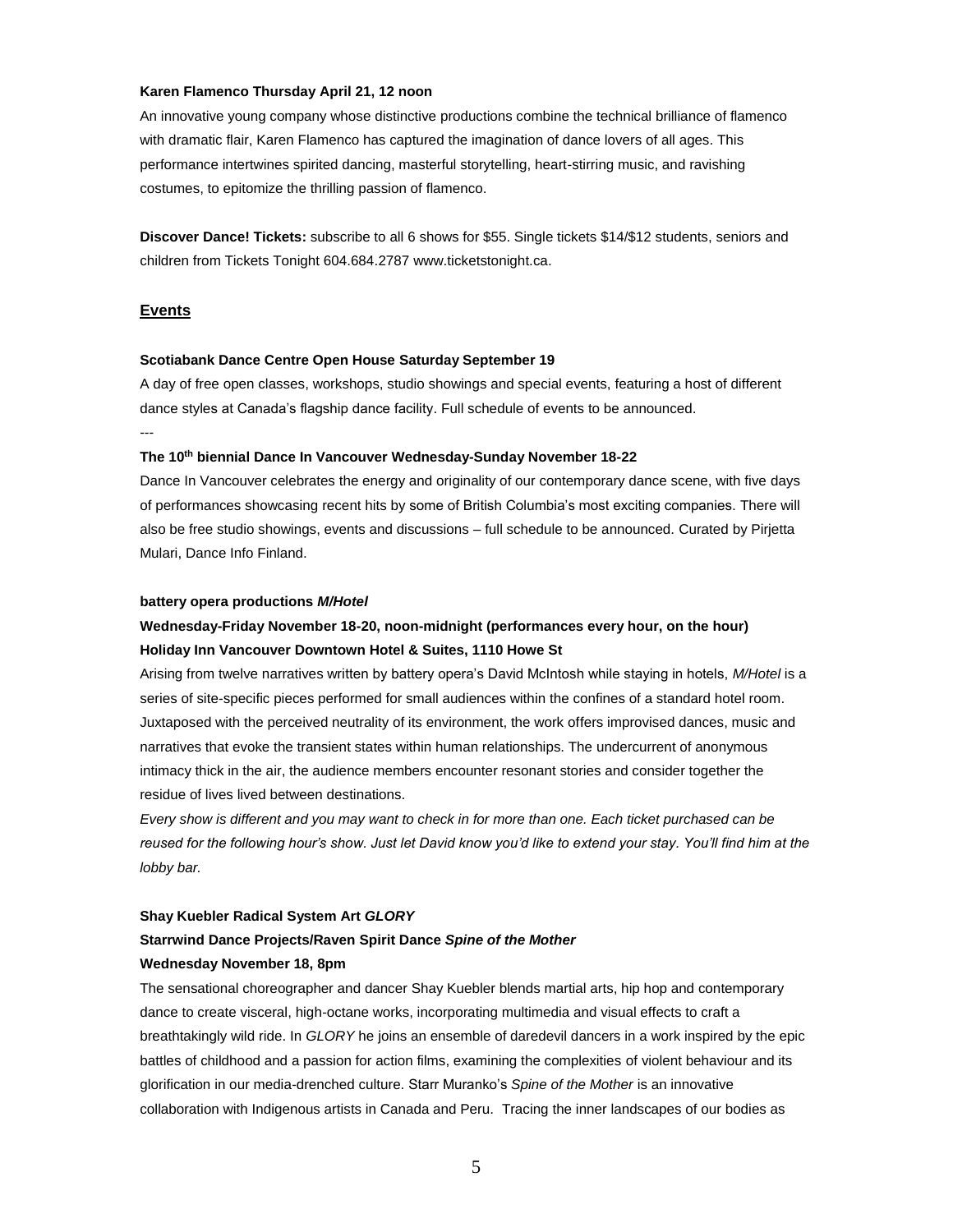women through breath, impulse and memory, the work creates ritual which spans the spine of the mountain range we have shared for millennia.

# **Ziyian Kwan | dumb instrument Dance** *a slow awkward* **The Biting School** *The Righteous Floater* **Thursday November 19, 8pm**

*a slow awkward* is a kinetically charged collision of opposing energies. Created and performed by Ziyian Kwan in collaboration with James Gnam, the work embodies violence and vulnerability as a metaphor for the duality of 'feminine and masculine' within us. The resulting duet, which is poignant, unsettling and fierce, reveals the autonomy that accompanies our quest for connection with other people. *The Righteous Floater* is based on the Biblical story of Cain and Abel, a study of the love, hatred, care, destruction and evil that brothers inflict on each other. Choreographed and performed by brothers Aryo and Arash Khakpour, the work employs full-throttle physicality, deadpan comedy and bold theatricality to devastating effect.

### **MascallDance** *The Three Cornered Hat*

### **Friday November 20, 8pm**

A powerful study of movement, space and human interaction, Jennifer Mascall's *The Three Cornered Hat* employs a deeply collaborative and interdisciplinary approach to create a gutsy and energetic investigation of the spaces in-between. Quirky, eccentric and humorous, abstracted notions of human experience are played out in cramped quarters on stage, manipulating the space to mimic modern living. Interconnected vignettes are stitched together by the performers as they construct worlds out of piles of red artists' notebooks, building sculptural structures imbued with meanings. Featuring six outstanding dancers and fusing movement, poetry, video and live music, this is an intimate and engaging work.

#### **MACHiNENOiSY** *plaything*

# **Vanessa Goodman | Action at a Distance** *Wells Hill* **Saturday November 21, 8pm**

# *plaything* is a vividly imaginative solo created and performed by MACHiNENOiSY's Delia Brett in collaboration with puppeteer Tamara Unroe, animator Jay White, and composer Chris Kelly. Inspired by the contrasts of motherhood, and violent child's play, the work employs a richly multi-layered approach, creating a stunning dreamlike world where beauty emerges from the mundane, and the subversive topples the sublime. The theories of Marshall McLuhan and Glenn Gould, two Canadian luminaries who shared many prescient ideas about how we consume art and information, are at the heart of Vanessa Goodman's *Wells Hill*, an exquisitely crafted work which utilizes six superlative dancers and an original score to create a vibrant tapestry of movement, lighting and sound.

### **Marta Marta Productions** *Speaking in Ligeti*

### **Sunday November 22, 4pm**

The music of the great Hungarian composer György Ligeti provides the starting point for a dazzling collaboration between contemporary choreographer Martha Carter and the renowned Microcosmos String Quartet. An ensemble of accomplished dancers joins forces with the musicians to tackle Ligeti's Quartet No. 1, creating a dialogue of movement, sound and rhythm that vibrates with contrasts, energy and deep emotion. Carter deftly transforms the music's anguished reflection of war into a radiant celebration of the human intellect and spirit, which is performed with empathy and commitment.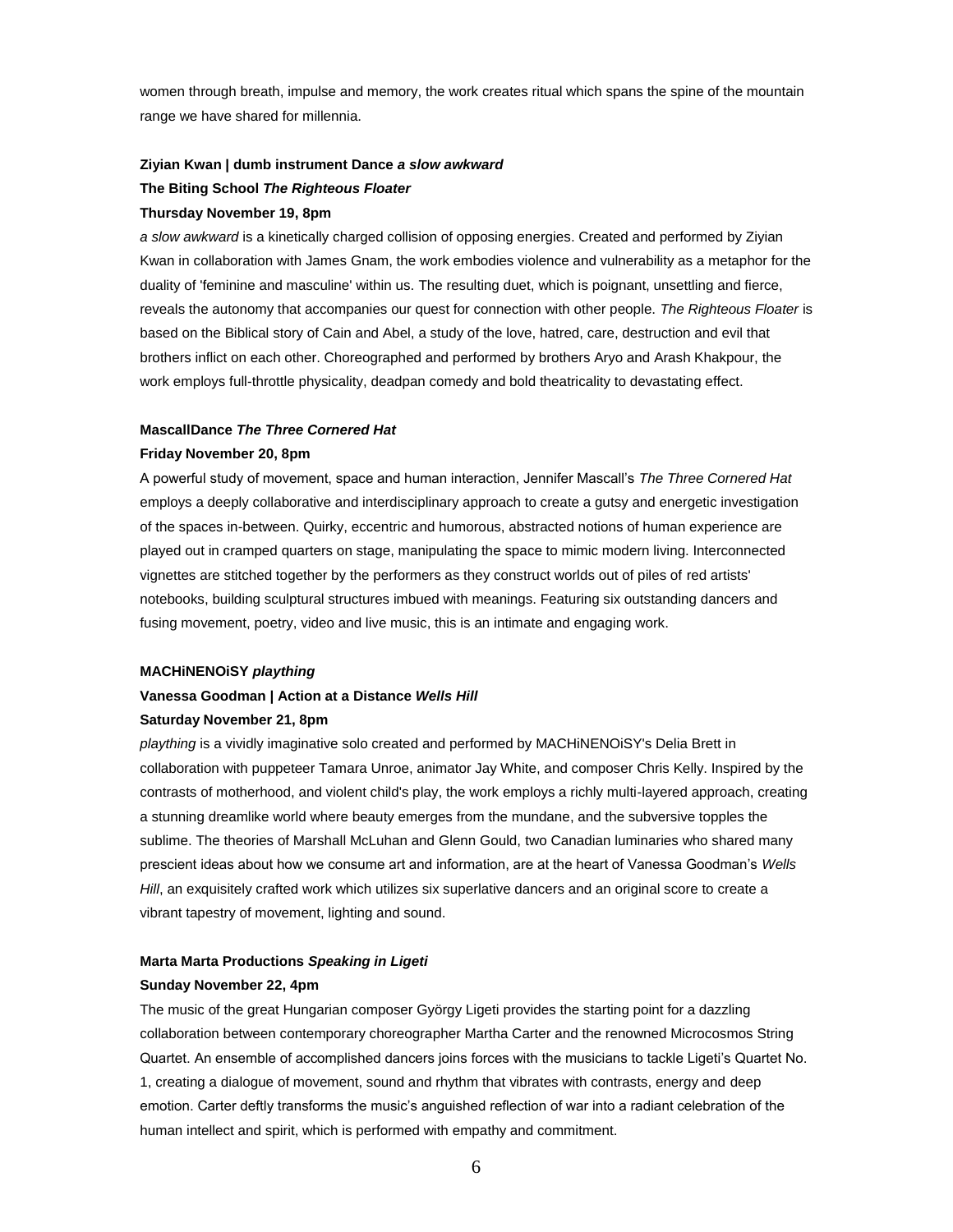**Dance In Vancouver tickets** Subscribe to 3+ shows for \$22 per show. Single tickets \$30 (\$26 for M/Hotel) from Tickets Tonight 604.684.2787 www.ticketstonight.ca.

---

# **International Dance Day April 29**

Initiated in 1982 by UNESCO, International Dance Day is marked annually on April 29 across Canada and around the world. Each year The Dance Centre presents a program of events celebrating the vitality and diversity of dance in Vancouver. Full program of events to be announced.

---

# **12 Minutes Max June 3/season-wide**

The 12 Minutes Max series supports the development of innovative new works lasting twelve minutes or less. Three times per season a rotating panel of guest curators will select up to four artists who will develop their works in the studio, followed by public studio showings. Artists and showing dates will be announced throughout the year. A selection of the works will be presented in performance on June 3, 2016 at 8pm.

# **Residencies and Labs**

## **Artists-in-Residence**

The Artist-in-Residence program provides support and fully subsidized studio space at Scotiabank Dance Centre to assist dance professionals in the development of new works, with activities ranging from creation and teaching to studio showings, discussions and performances.

# **2015-2016 Artists-in-Residence:**

Julianne Chapple Justine A. Chambers Mique'l Dangeli, Git Hayetsk Noam Gagnon, Vision Impure

# **DanceLab**

The DanceLab interdisciplinary research program supports collaboration between choreographers and artists working in other disciplines, providing fully subsidized studio space for research into how cross-art form collaboration can enhance the development of new work. At the end of the Lab the artists open up the process to the public with an informal free studio presentation.

# **2015-2016 DanceLab choreographers and collaborators:**

Barbara Bourget and Jay Hirabayashi, Kokoro Dance with Standing Wave (music ensemble), Jeffery Ryan (composer), Jonathan Baldock (set/costume designer), Gerald King (lighting designer)

Deborah Karras and Laurel Lawry, Dovbush Dancers with Troika Collective (theatre artists, singers), Tetiana Zaruba (singer, folk arts specialist)

Josh Martin and Lisa Gelley, 605 Collective with Rob Sondergaard (lighting designer), Louise A. DeGagne (set designer)

Shay Kuebler, Shay Kuebler Radical System Art with Craig Alfredson (technical director/interactive software), Jason Overy (percussionist), Danny Nielsen (percussionist/tap dancer) Ziyian Kwan, dumb instrument Dance with Tanis Saxby (sculptor), Larissa Lai (writer)

# **Information: 604 606 6400 www.thedancecentre.ca**

### **www.facebook.com/thedancecentre www.twitter.com/dancecentre**